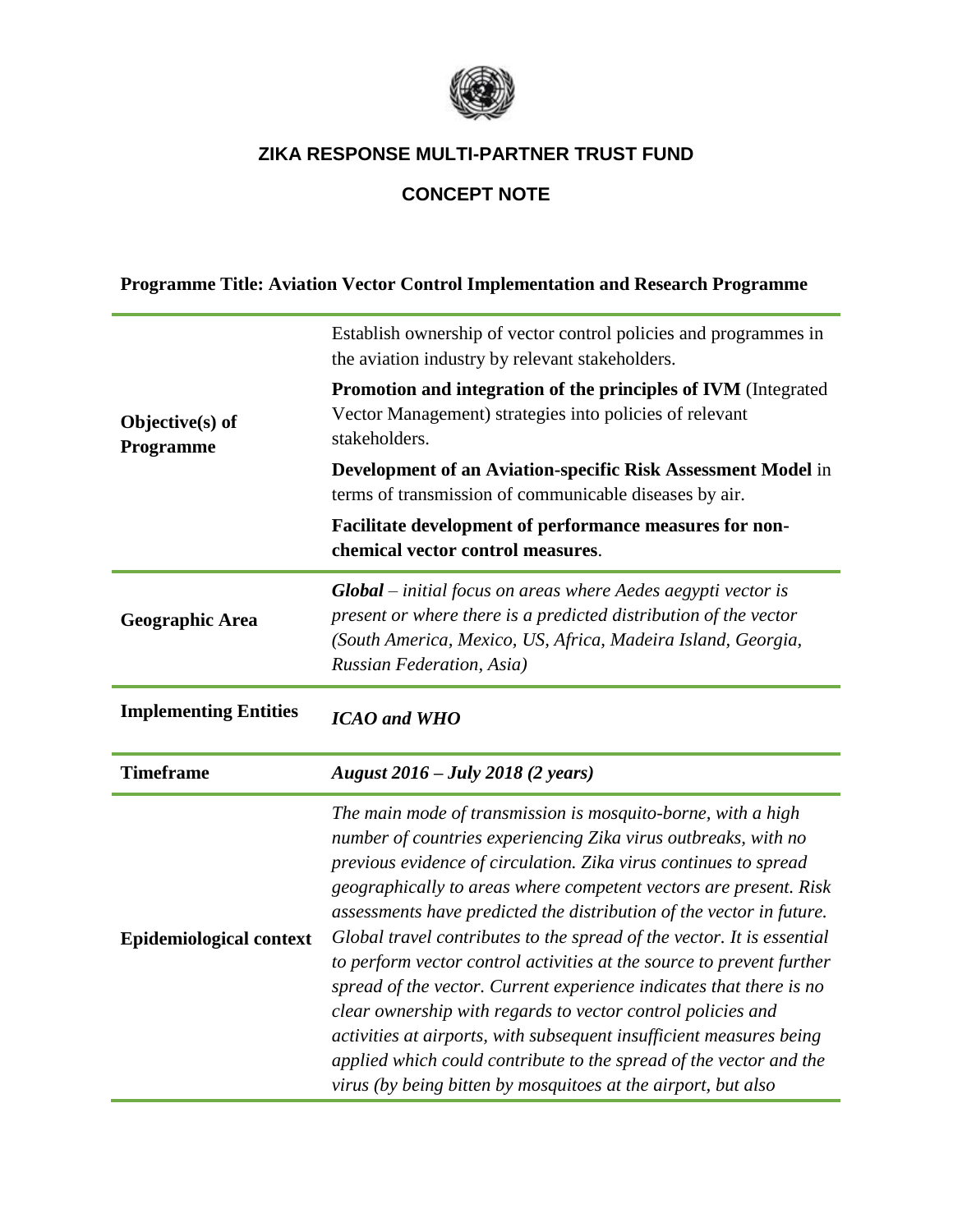

# **CONCEPT NOTE**

|                            | through transport of mosquitoes in luggage, cargo and to a lesser<br>degree within aircraft)                                                                                                                                                                                                                |  |
|----------------------------|-------------------------------------------------------------------------------------------------------------------------------------------------------------------------------------------------------------------------------------------------------------------------------------------------------------|--|
|                            | <b>Detection</b> – strengthening surveillance by engaging State<br>authorities to participate more actively and building capacity                                                                                                                                                                           |  |
| <b>SRP</b> Objective       | <b>Prevention</b> – of the potential spread of the Aedes vector through<br>integrated vector management, risk communication and<br>developing risk assessment models.                                                                                                                                       |  |
|                            | <b>Research</b> - facilitate development of performance measures for<br>non-chemical Aedes mosquito vector control tools                                                                                                                                                                                    |  |
| <b>Beneficiaries</b>       | Unable to quantify number of beneficiaries, but target populations<br>include resident in States as well as travellers going to and<br>returning from Zika affected areas                                                                                                                                   |  |
| Government<br>counterparts | The activities will target national programme managers of public<br>health vector control in risk countries, national managers of civil<br>aviation authorities, national and international airport managers,<br>Non-Governmental Organizations, research, industry and Inter<br>Governmental Organizations |  |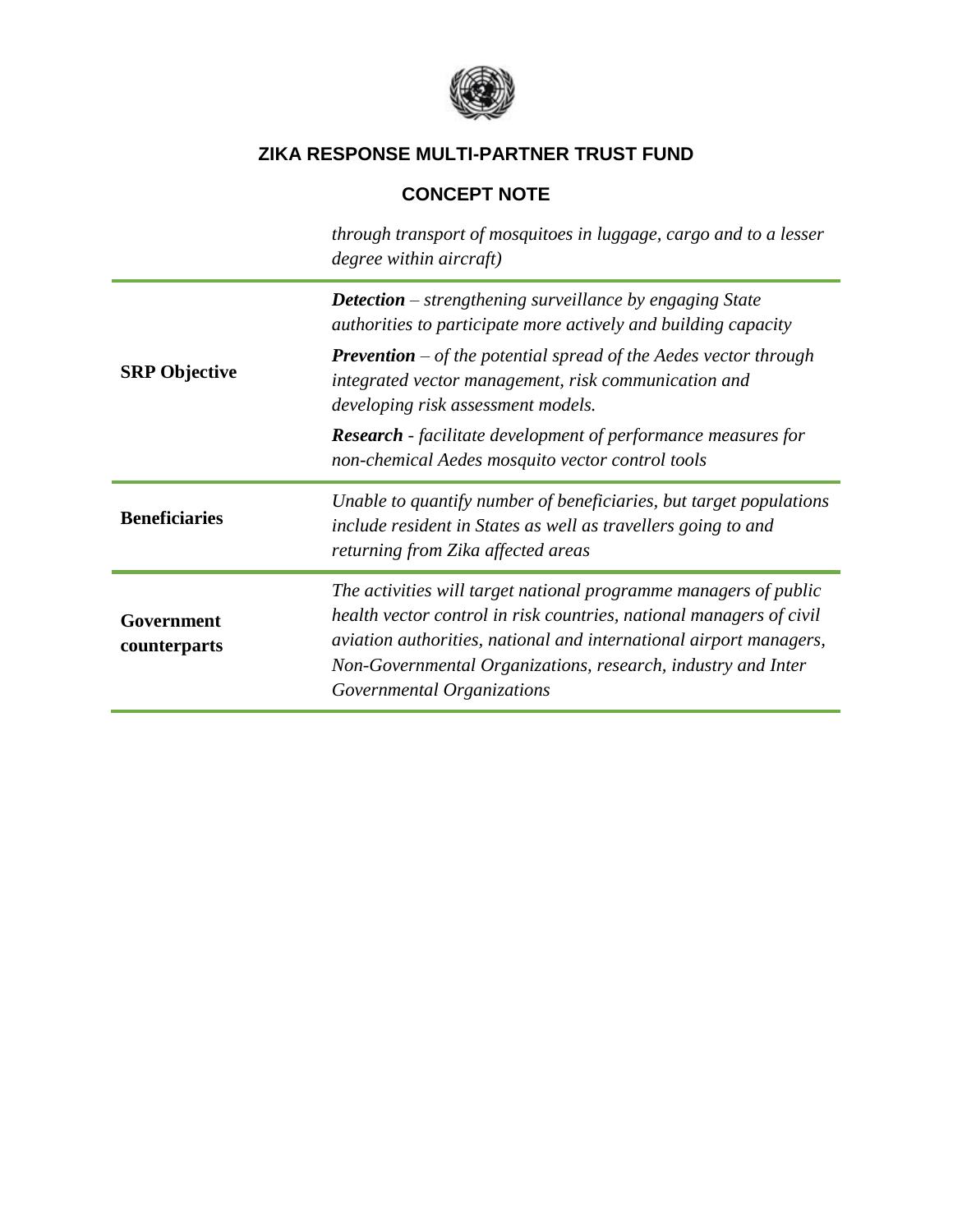

## **CONCEPT NOTE**

#### **Description of Programme Components and Key Output(s)**

Multisector collaborative efforts are required in priority endemic countries and in countries with predicted risk to control the spread of the vector by applying sustainable control measures. The health risks of the application of chemical disinsection products and the increased development of resistance against chemical products could undermine control efforts unless additional mitigation measures are taken. Addressing environmental concerns are an additional driving force for investigating a new approach to vector control.

Key programme components include:

- Engaging with all relevant stakeholders to establish **ownership of vector control policies and programmes** in areas where travel by air could contribute to the spread of the vector and Zika virus disease;
- **Enhancing communication and cooperation** in these areas by making use of the existing Collaborative Arrangement for the Prevention and Management of Public Health Events in Civil Aviation (CAPSCA) network to ensure a multisector collaborative and integrated response to build capacity to prevent the spread of the vector and Zika virus disease;
- **Promoting the implementation of Integrated vector management** through combination of different intersectoral interventions aimed at improving the efficiency and sustainability of vector disease control measures;
- **Designing guidance material and providing training** through the existing CAPSCA network ensuring sharing of best practices and remaining current with the latest developments;
- Preparing and facilitating a **research agenda for combination of non-chemical and chemical methods for vector control and determining performance measures for non-chemical vector control initiatives**;
- Developing an **aviation specific Risk Assessment Model** in terms of transmission of communicable diseases by air on evidence-based decision-making.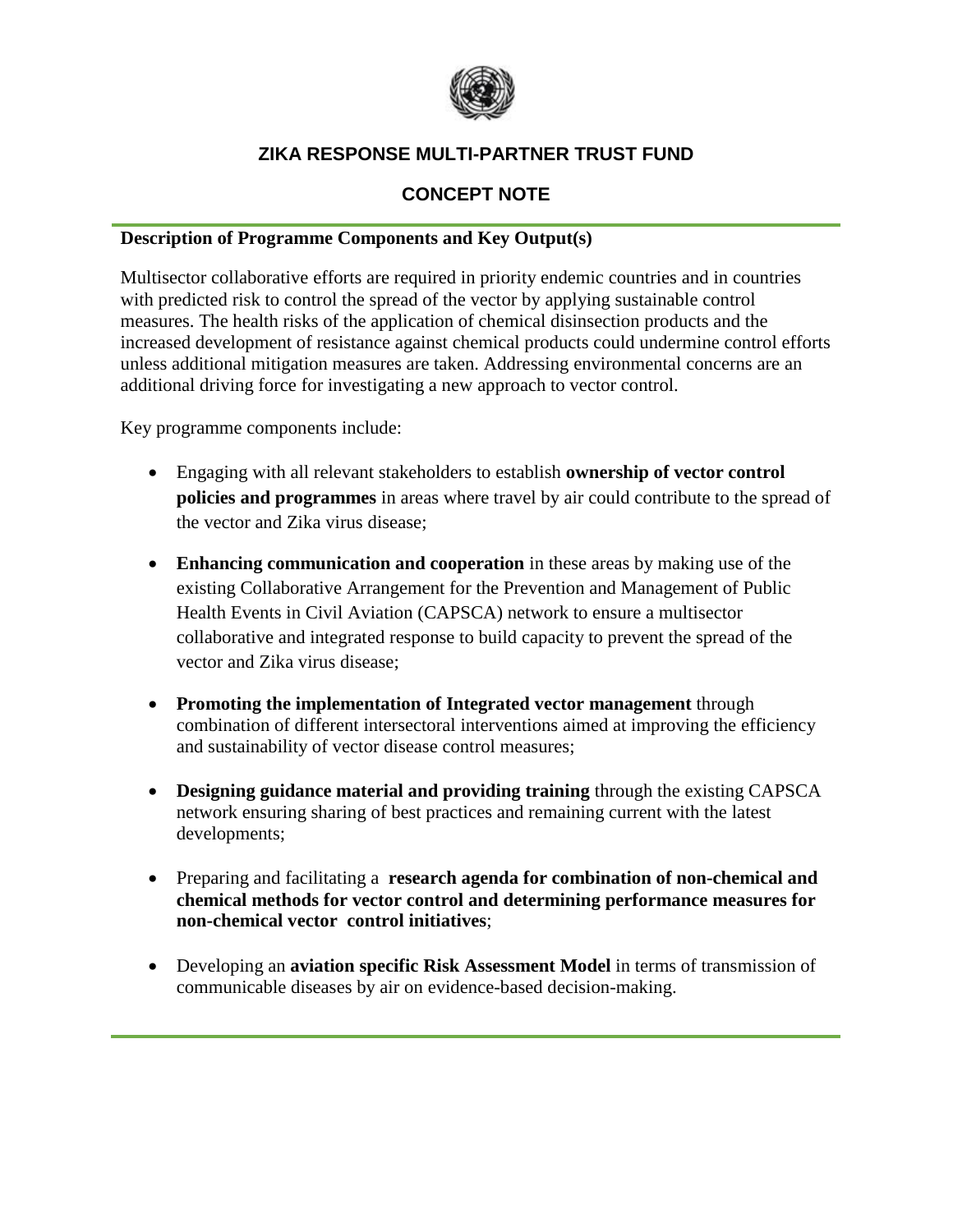

## **CONCEPT NOTE**

#### **Programme Outputs**

- **Web-based airport vector control registry** (under development);
- **Integrated vector management framework** for adaptation at various levels by various stakeholders, which includes consistent and sustainable monitoring and evaluation policies and procedures;
- **Guidance and training materials** on integrated vector control management framework for implementation in the aviation environment;
- Inclusion of **integrated vector control management framework** (relating to the aviation environment) in National emergency prepared plans for managing public health events and in aerodrome and air operators manuals;
- **Flight information network** that stakeholders can access to make informed policy decisions based on risk assessments (under development);
- **Aviation-specific Risk Assessment Model** addressing transmission of communicable diseases by air (evidence-based decision-making);
- Critical review of available evidence on non-chemical vector control methods, barriers to implementation and possible solutions;
- Performance-based criteria for non-chemical vector control methods;
- Disseminating frameworks, guidance material and information by means of the existing CAPSCA network.